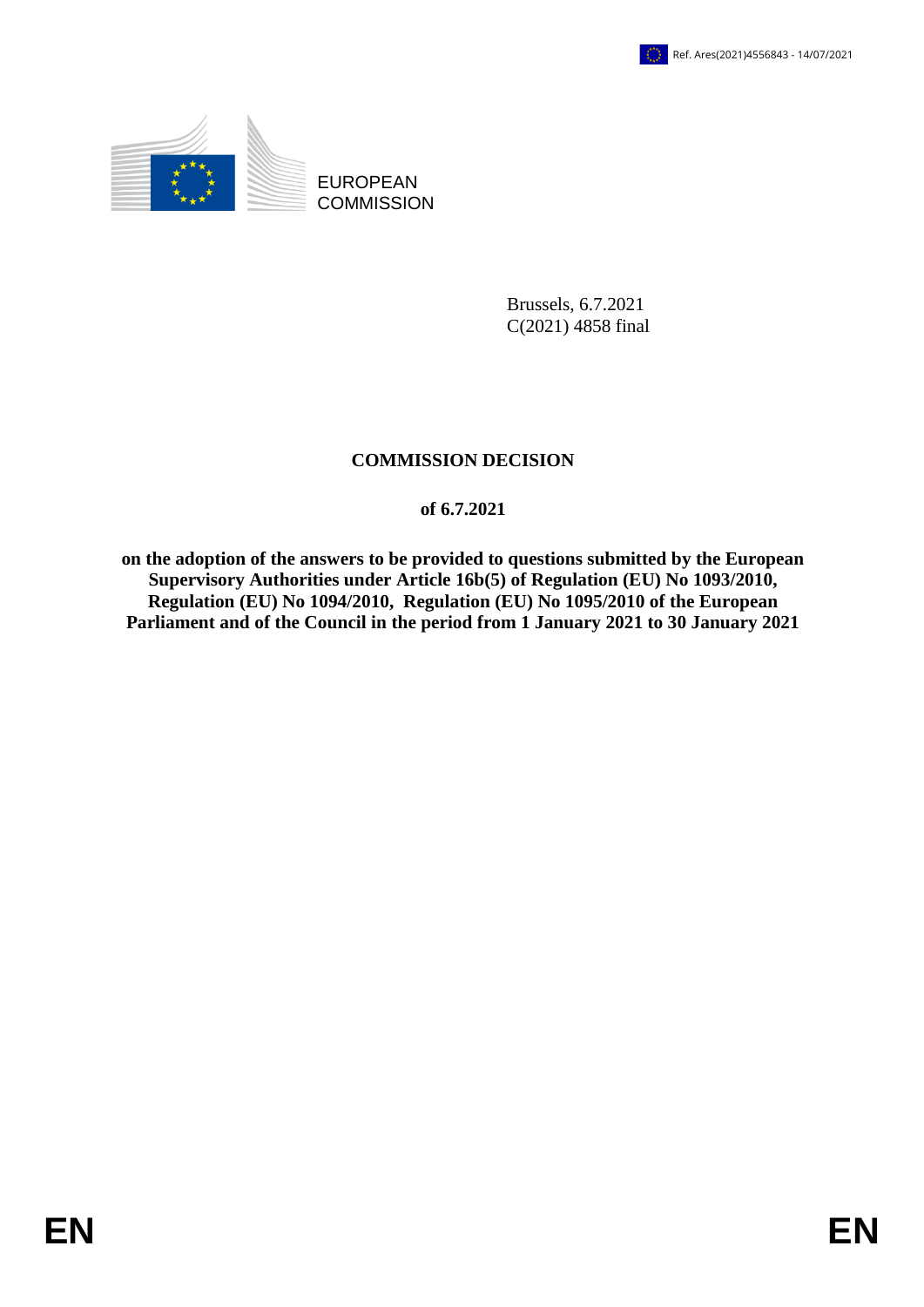## **COMMISSION DECISION**

## **of 6.7.2021**

### **on the adoption of the answers to be provided to questions submitted by the European Supervisory Authorities under Article 16b(5) of Regulation (EU) No 1093/2010, Regulation (EU) No 1094/2010, Regulation (EU) No 1095/2010 of the European Parliament and of the Council in the period from 1 January 2021 to 30 January 2021**

### THE EUROPEAN COMMISSION,

Having regard to the Treaty on the Functioning of the European Union,

Having regard to Regulation (EU) No 1093/2010 of the European Parliament and of the Council of 24 November 2010 establishing a European Supervisory Authority (European Banking Authority), amending Decision No 716/2009/EC and repealing Commission Decision 2009/78/ $\text{EC}^1$ , and in particular Article 16b(5) thereof,

Having regard to Regulation (EU) No 1094/2010 of the European Parliament and of the Council of 24 November 2010 establishing a European Supervisory Authority (European Insurance and Occupational Pensions Authority), amending Decision No 716/2009/EC and repealing Commission Decision  $2009/79/EC^2$ , and in particular Article 16b(5) thereof,

Having regard to Regulation (EU) No 1095/2010 of the European Parliament and of the Council of 24 November 2010 establishing a European Supervisory Authority (European Securities and Markets Authority), amending Decision No 716/2009/EC and repealing Commission Decision 2009/77/ $EC^3$ , and in particular Article 16b(5) thereof,

Whereas:

- (1) Article 16b(5) of Regulation (EU) No 1093/2010, Regulation (EU) No 1094/2010 Regulation (EU), No 1095/2010 requires the European Supervisory Authorities to forward to the Commission questions that have been submitted by a natural or legal person under Article 16b(1) of these Regulations and that require the interpretation of Union law. Article 16b(5) requires the European Supervisory Authorities to publish any answers provided by the Commission to such questions.
- (2) In the period from 1 January 2021 to 30 January 2021, the European Supervisory Authorities have forwarded a number of questions to the Commission under Article 16b(5) of Regulation (EU) No 1093/2010, Regulation (EU) No 1094/2010, No 1095/2010 Regulation (EU). The questions concern the interpretation of Regulation (EU) 2019/2088 of the European Parliament and of the Council<sup>4</sup>. The Commission may provide the European Supervisory Authorities with answers to those questions. The Director-General for Financial Stability, Financial Services and Capital Markets Union, or the person designated by the Director-General for that purpose, should be instructed to transmit those answers to the European Supervisory Authorities.

 $\mathbf{1}$  $\frac{1}{2}$  OJ L 331, 15.12.2010, p. 12.

<sup>&</sup>lt;sup>2</sup> OJ L 331, 15.12.2010, p. 48.

 $\frac{3}{4}$  OJ L 331, 15.12.2010, p. 84.

<sup>4</sup> Regulation (EU) 2019/2088 of the European Parliament and of the Council of 27 November 2019 on sustainability-related disclosures in the financial services sector. (OJ L 317, 9.12.2019, p. 1–16)